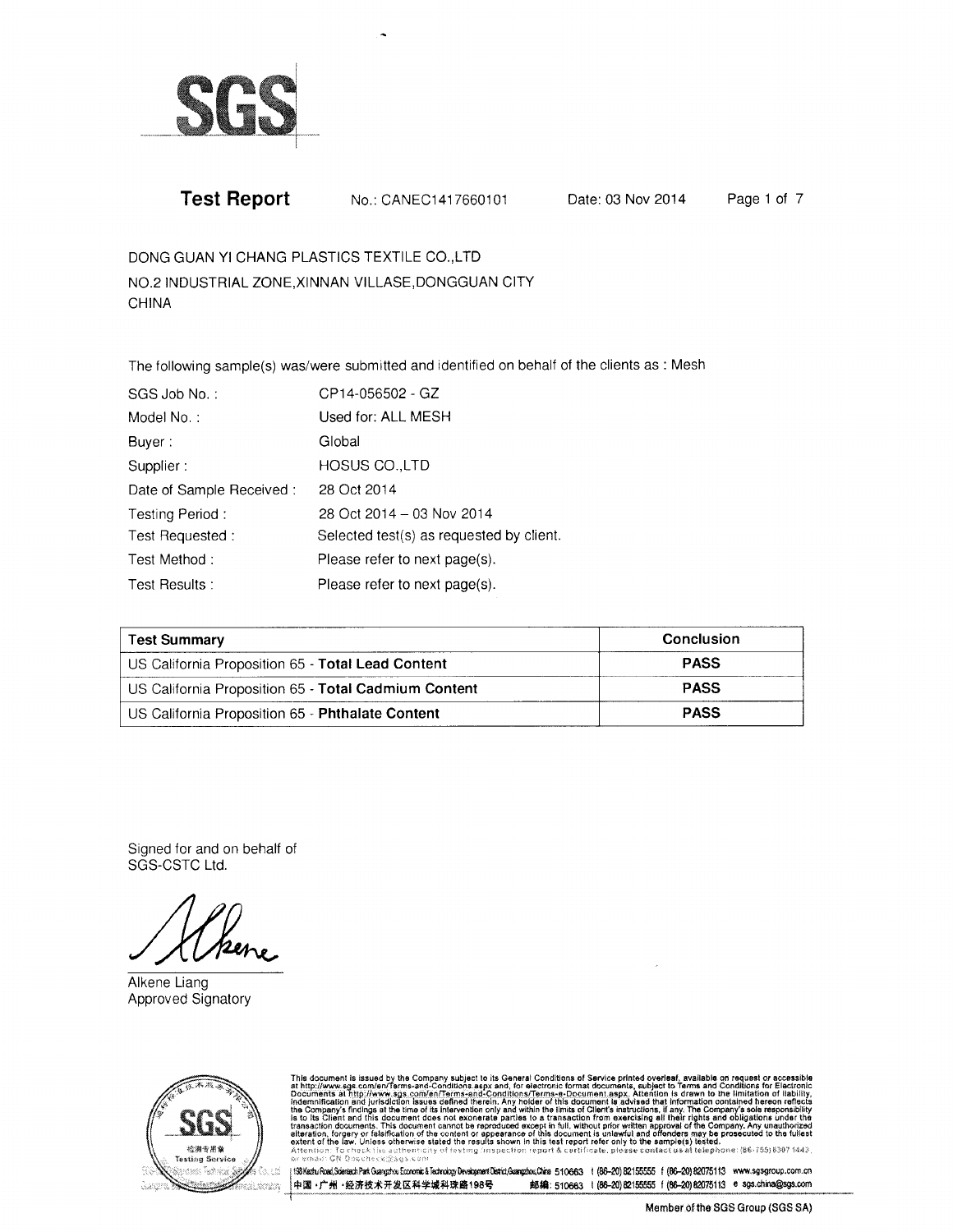

Test Results :

Test Part Description :

| Specimen No.    | <b>SGS Sample ID</b> | <b>Description</b> |
|-----------------|----------------------|--------------------|
| SN <sub>1</sub> | CAN14-176601.001     | Black material(1#) |
| SN <sub>2</sub> | CAN14-176601.002     | Black plastic(2#)  |
| SN <sub>3</sub> | CAN14-176601.003     | Black material(3#) |

#### Remarks:

- 
- (1)  $1 \text{ mg/kg} = 1 \text{ ppm} = 0.0001\%$ <br>(2) MDL = Method Detection Limit
- (3)  $ND = Not Detection (< MDL)$
- $(4)$  "-" = Not Regulated
- (5)  $4^{\circ}$  = exceed the limit

### Total Lead Content (Polymeric materials other than PVG not in prolonged contact with skin)

Test Method: With reference to CPSC-CH-E1002-08.3. Analysis was performed by ICP-OES.

| Comment   |       |       |     | Pass       |
|-----------|-------|-------|-----|------------|
| Lead (Pb) | mg/kg | 100   | 20  | ND.        |
| Test item | Unit  | Limit | MDL | <u>002</u> |

Notes; The limit is referenced to the requirement as stated in County of San Francisco Superior Court, CGC-09-489839 and County of Santa Clara Court, 1 10 CV 172362.

### Total Lead Content (Textile material)

Test Method: With reference to CPSC-CH-E1002-08.3. Analysis was performed by ICP-OES.

| Test item | Unit  | Limit | MDL | <u>001</u> | <u>003</u> |
|-----------|-------|-------|-----|------------|------------|
| Lead (Pb) | ma/ka | 100   | 20  | ND.        | ND         |
| Comment   |       |       |     | Pass       | Pass       |

Notes: The limit is referenced to the requirement as stated in County of San Francisco Superior Court, CGC-08-476552 and CGC-1 1-508435.



This document is issued by the Company subject to its General Conditions of Service printed overleaf, available on request or accessible<br>at http://www.sgs.com/en/Terms-and-Conditions.aspx and, for electronic forms document

r ll\$lGdljEtsd,Stutdhgs\$sEsui8l6dndryhdryEl\$\*ites\$ul0ie 510663 I {8S20)821S556 I lB6-20}8e075113 ffi.8{\$grcup.com.cn # 510663 t (86-20) 82155555 f (86-20) 82075113 e sgs.china@sgs.com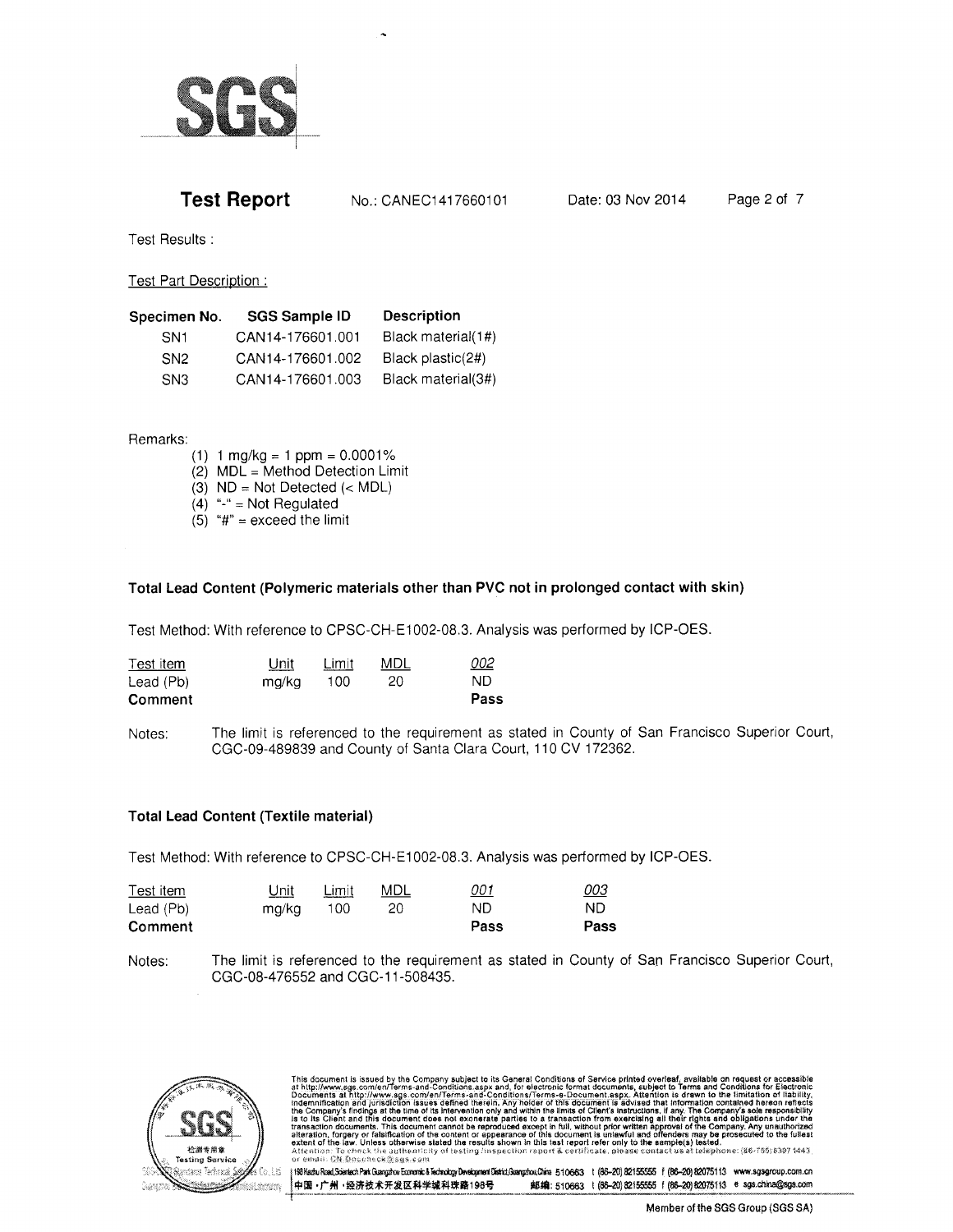

| <b>Test Report</b> | No.: CANEC1417660101 | Date: 03 Nov 2014 | Page 3 of 7 |
|--------------------|----------------------|-------------------|-------------|
|--------------------|----------------------|-------------------|-------------|

#### **Total Cadmium Content**

Test Method: With reference to CPSC-CH-E1002-08.3. Analysis was performed by ICP-OES.

| Test item    | Unit  | Limit | MDL | <u>001</u> | <u>002</u> | <u>003</u> |
|--------------|-------|-------|-----|------------|------------|------------|
| Cadmium (Cd) | ma/ka | 300   |     | ND         | ND         | ND         |
| Comment      |       |       |     | Pass       | Pass       | Pass       |

Notes: The limit is referenced to the requirement as stated in County of Alameda Superior Court, RG-10- 51 4803.

#### Phthalate Content (Polymeric materials other than PVC)

Test Method: With reference to CPSC-CH-C1001-09.3. Analysis was performed by GC-MS.

| CAS No.                    | Unit  | Limit  | <b>MDL</b> | 001  | 002       | 003       |
|----------------------------|-------|--------|------------|------|-----------|-----------|
| 84-74-2                    | mg/kg | 1000   | 50         | ND.  | <b>ND</b> | ND.       |
| 85-68-7                    | mg/kg | 1000   | 50         | ND.  | <b>ND</b> | ND.       |
| 117-81-7                   | ma/ka | 1000   | 50         | ND.  | ND        | ND.       |
| 26761-40-0/<br>68515-49-1  | mg/kg | 1000   | 50         | ND.  | <b>ND</b> | <b>ND</b> |
| 84-75-3                    | mg/kg | 1000   | 50         | ND.  | ND        | <b>ND</b> |
|                            |       |        |            | Pass | Pass      | Pass      |
| 28553-12-0 /<br>68515-48-0 | mg/kg | $-\,-$ | 50         | ND.  | ND.       | <b>ND</b> |
|                            |       |        |            | NA   | NA.       | ΝA        |
|                            |       |        |            |      |           |           |

Remark; The limit is referenced to the requirement as stated in County of Marin Court, CIV 091146 and County of San Francisco Superior Court, CGC-07-465288. @ = DINP was listed under Proposition 65 by OEHHA on 20 Dec 2013. The result of DINP is for client's reference.



This document is issued by the Company subject to its General Conditions of Service printed overleaf, available on request or accessible<br>at http://www.sgs.com/en/Terms-and-Conditions.aspx and, for electronic format documen

|1981&zbuRoed,SoembchPantGusepotouEconomic&TechnologyDevelopmentDishictGuangzbu(China 510663 t (86-20)B2155555 f (86-20)B2075113 www.sqsgroup.com.cn<br>|中国·广州·经济技术开发区科学城科珠路198号 (66-20)B2155555 f (86-20)B20 #邮编: 510663 t (86-20) 82155555 f (86-20) 82075113 e sgs.china@sgs.com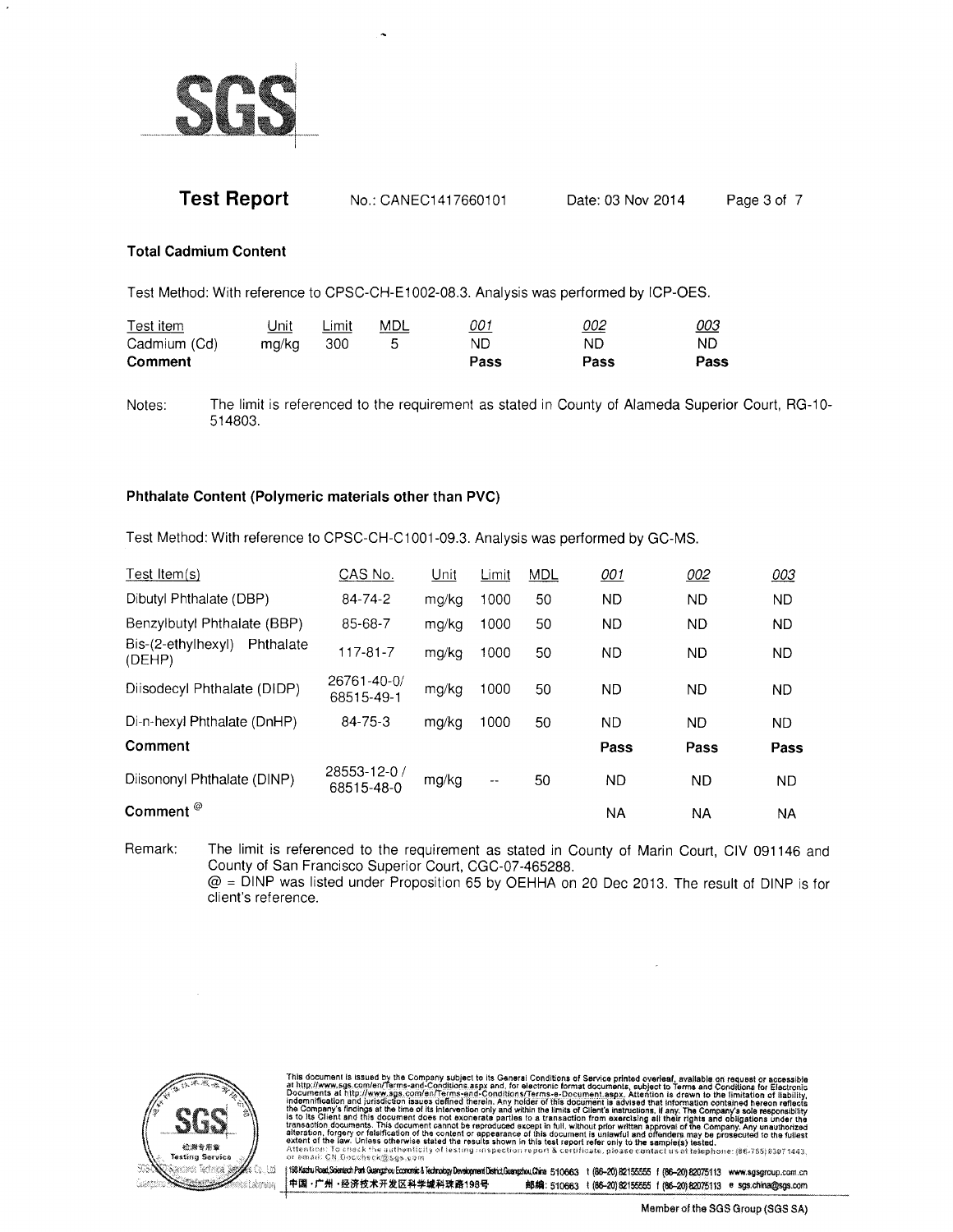

No.: CANEC1417660101

Date: 03 Nov 2014

Page 4 of 7

# **ATTACHMENTS**

# **Elementary Testing Flow Chart**

1) Name of the person who made testing: Bruce Xiao

2) Name of the person in charge of testing: Bella Wang





This document is issued by the Company subject to its General Conditions of Service printed overleaf, available on request or accessible at http://www.sgs.com/en/Terms-and-Conditions.aspx and, for electronic format docume

198 Keztu Road Scientech Park Guargzhou Economic & Technology Development District Guargzhou China 510663 t (86-20) 82155555 f (86-20) 82075113 www.sgsgroup.com.cn 中国·广州·经济技术开发区科学城科珠路198号 邮编: 510663 t (86-20) 82155555 f (86-20) 82075113 e sgs.china@sgs.com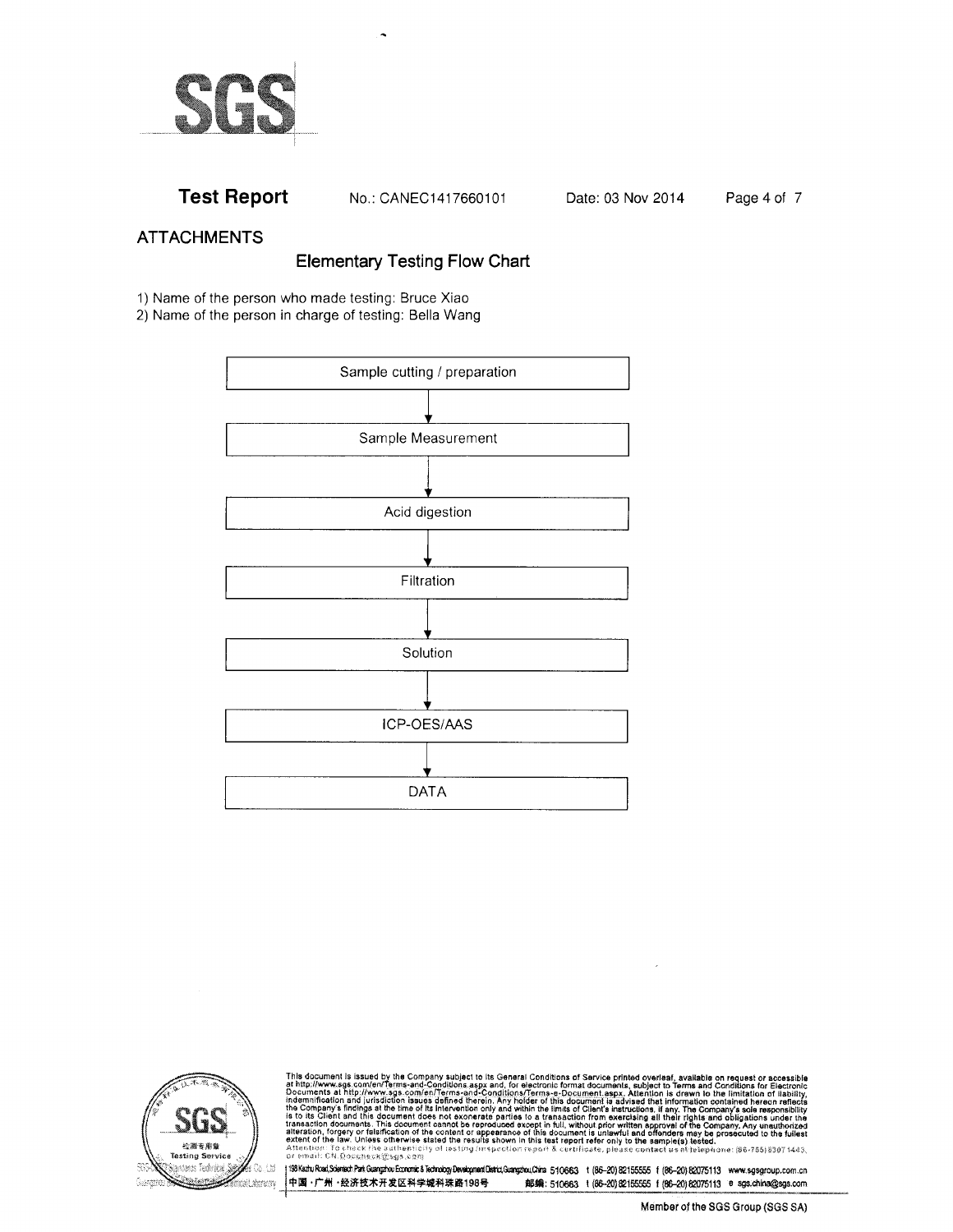

No.: CANEC1417660101

Date: 03 Nov 2014

Page 5 of 7

### **ATTACHMENTS**

## **Phthalates Testing Flow Chart**

1) Name of the person who made testing: Sunny Hu

2) Name of the person in charge of testing: Cutey Yu





This document is issued by the Company subject to its General Conditions of Service printed overleaf, available on request or accessible at http://www.sgs.com/en/Tertions.aspx.and, for electronic format documents, subject

1981 Kedu Road Scientech Park Guergohou Economic & Technology Development District Guergohou Chines 510663 t (86-20) 82155555 f (86-20) 82075113 www.sgsgroup.com.cn 中国·广州·经济技术开发区科学城科珠路198号 邮编: 510663 t (86-20) 82155555 f (86-20) 82075113 e sgs.china@sgs.com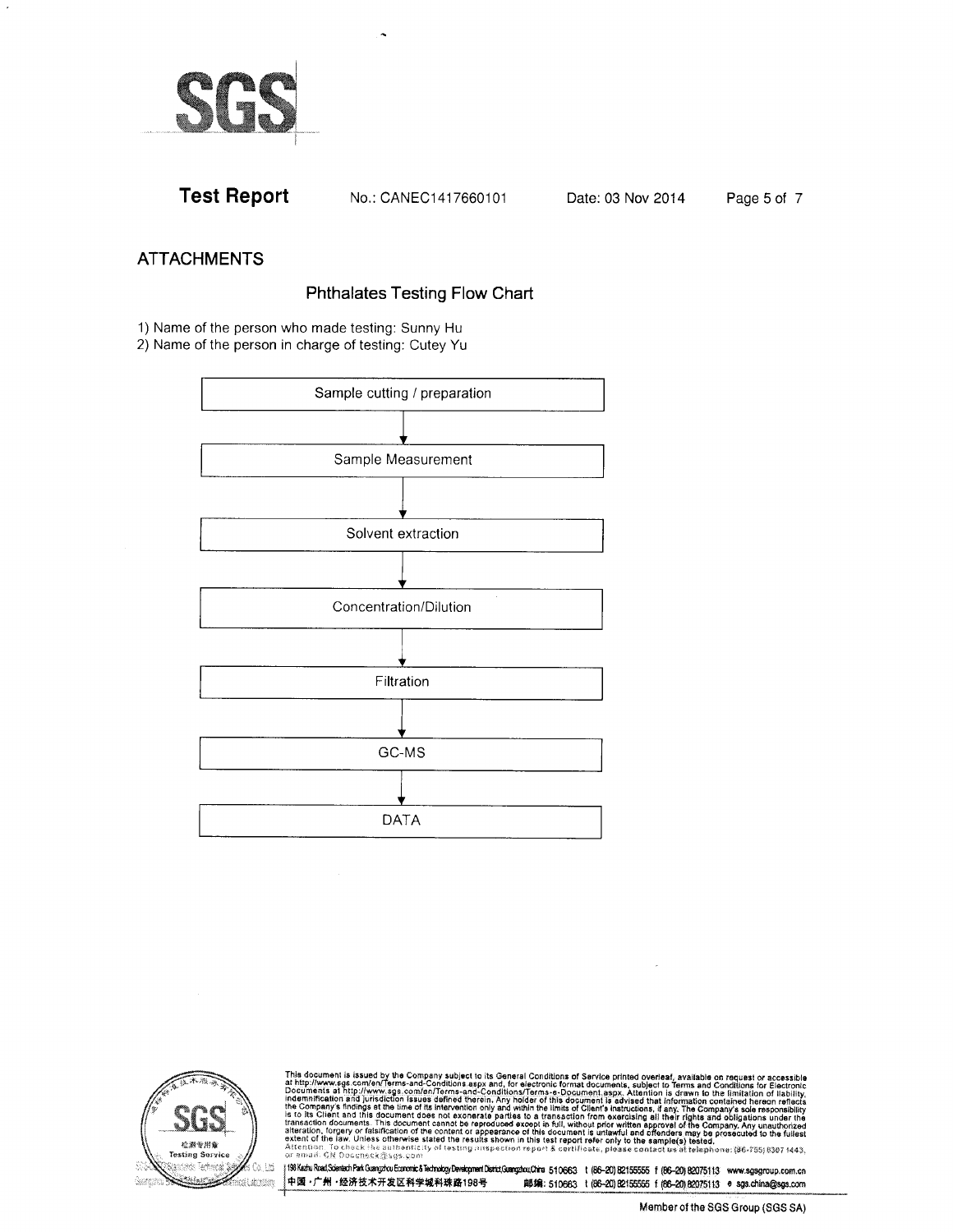

Page 6 of 7







This document is issued by the Company subject to its General Conditions of Service printed overleaf, available on request or accessible at http://www.sgs.com/en/Terms-and-Conditions.aspx and, for electronic format docume

(198 Keztu Road, Scientech Park Guangzhou Economic & Technology Development District Guangzhou Chine 510663 1 (66-20) 82155555 1 (66-20) 82075113 www.sgsgroup.com.cn 中国·广州·经济技术开发区科学城科珠路198号 邮编: 510663 t (86-20)82155555 f (86-20)82075113 @ sgs.china@sgs.com